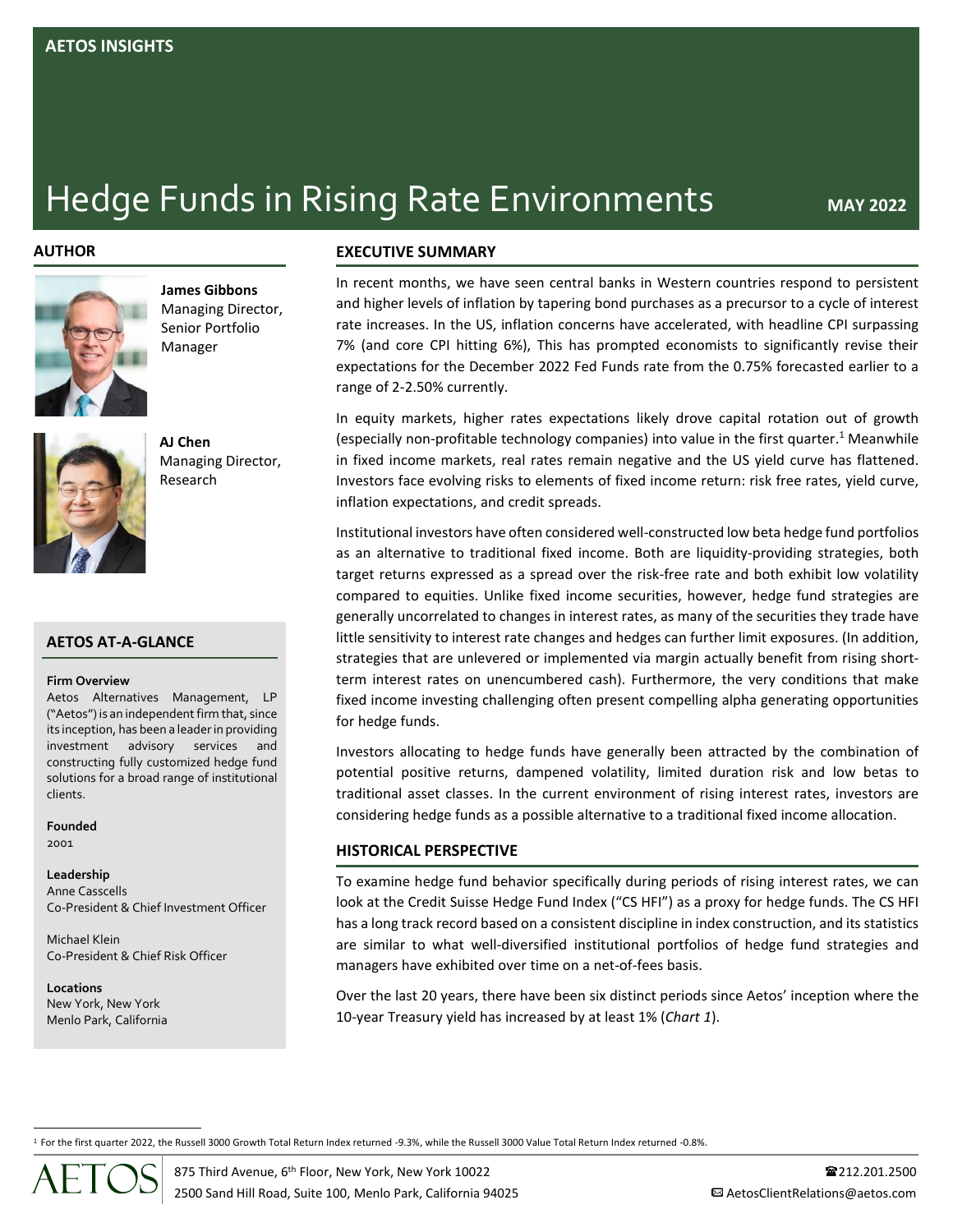



Hedge funds outperformed fixed income markets in each of these periods (*Chart 2*).





Across the entire 20-year period from January 2002 through December 2021, hedge funds tended to outperform in the individual months that experienced negative fixed income market performance *(Table 1)*.

## *Table 1: Negative Fixed Income Months (Jan 2002 – Dec 2021) 2*

|                                   | <b>Average Return</b> |
|-----------------------------------|-----------------------|
| Bloomberg US Aggregate Bond Index | $-0.64%$              |
| CS HFI                            | $+0.17%$              |
|                                   |                       |
| 10-Year Treasury                  | $-1.31%$              |
| CS HFI                            | $+0.66%$              |

Hedge funds also outperformed in fixed income markets' worst month in all periods *(Table 2).*

# *Table 2: CS HFI Return in Worst Fixed Income Month in Each Period of Rising Rates*

| <b>Rising Rate Period</b> | <b>CS HFI Return</b> | <b>Bloomberg US</b><br><b>Aggregate Worst</b><br><b>Month Return</b> |
|---------------------------|----------------------|----------------------------------------------------------------------|
| May 2003 - Jun 2006       | 0.08%                | $-3.36%$                                                             |
| Dec 2008 - Dec 2009       | 0.88%                | $-1.56%$                                                             |
| Aug 2010 - Mar 2011       | 2.90%                | $-1.08%$                                                             |
| Apr 2013 - Aug 2013       | 0.42%                | $-1.78%$                                                             |
| Jul 2016 - Oct 2018       | 0.36%                | $-2.37%$                                                             |
| Jul 2020 - Mar 2021       | 2.33%                | $-1.44%$                                                             |

*Source: Bloomberg*

Historical data over this period also indicates that a rising rate environment has not generally served as an impediment to positive hedge fund returns.

- The historical beta of hedge fund returns (CS HFI) to domestic fixed income securities (Bloomberg US Aggregate Bond Index) has been near zero (0.1) over this period.
- Over the same period, the three-year rolling monthly correlation of the CS HFI to the Bloomberg US Aggregate Bond index and the 10-Year Treasury averaged 0.0 and -0.2, respectively.

The relatively low beta and correlation to traditional fixed income securities is driven by the greater flexibility of hedge funds to manage risk by controlling net exposure through both long and short positions compared to their long-only counterparts who are typically more constrained.

# **CURRENT ENVIRONMENT**

Rising interest rates are characteristic of late-stage economic cycles when the demand/supply environment in the economy prompts concerns about inflation. Although this creates headwinds for traditional, long-only fixed income allocations, we believe that it has created interesting investment opportunities across a variety of fixed income alternatives, and specifically hedge fund strategies, as highlighted below.

# *Fixed Income Arbitrage*

These strategies seek to exploit anomalies arising from temporary developments or structural issues in interest rate markets. Central bank bond-buying programs and rates near the theoretical "zero" *Source: Bloomberg*

<sup>2</sup> Negative fixed income months indicate months where the performance of the Bloomberg US Aggregate Bond Index and 10-Year Treasury were negative; during this period, 35% and 46% of months were negative, respectively.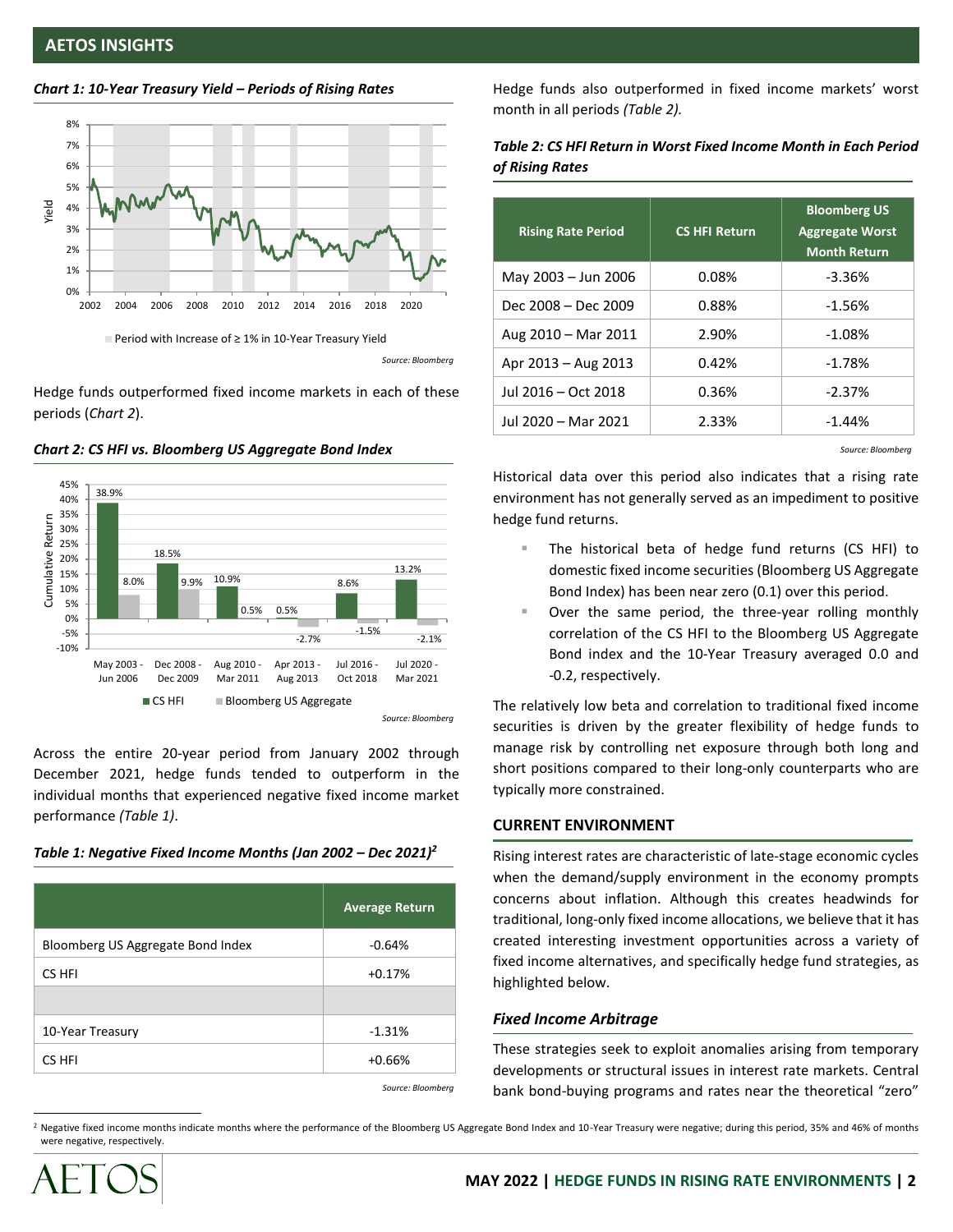bound, have combined to suppress fixed income volatility in recent years, leading to less dispersion and fewer opportunities for relative value/arbitrage managers. In the near-term, rate hikes and quantitative tightening could create pockets of illiquidity that detract from hedge fund performance; however, increased fixed income volatility should produce a greater number of anomalies for hedge fund managers to capture. This dynamic rewards managers who are disciplined and properly positioned for emerging opportunities. Divergent central bank activity should also benefit managers who take positions in multiple markets.

# *Macro (Discretionary & Systematic)*

Macro managers seek to benefit from trading economic and market insights, including into monetary and fiscal policy. Many discretionary macro managers are currently short fixed income securities anticipating higher interest rates, but that is reflective of current portfolio positioning rather than the group's inherent exposure to changes in interest rates. Portfolios are generally implemented via futures, so managers should benefit from higher yields on excess cash in a rising interest rate environment; however, the more important factor for macro opportunities is diverging central bank activity, with non-uniform levels of inflation concerns across countries leading to more trading opportunities.

# *Long/Short Equity*

In the current environment, less correlation within and across markets increases the universe of exploitable mispricings, which increases the diversifying effect of individual long and short positions, and results in returns that are less correlated to markets in general. Potential regulatory, tax, and tariff issues also can create the possibility of winners and losers within and across industries, creating opportunity for those who can do the complex analytic work to understand these issues and how they impact individual companies. Even in sectors or styles (e.g., growth, value) that may be interest rate sensitive, portfolios can be constructed long and short to isolate individual companies' advantages/disadvantages and hedged to lower net exposures to insulate the positions from macro interest rate risk. Furthermore, higher interest rates may also bring into focus the debt service ability of financially levered firms. This could lead to additional dispersion between companies that are cash flow positive and those that are more reliant on financing markets, further producing the opportunity for gains for skilled long/short managers.

# *Distressed/Credit*

At this stage of the cycle, a traditional long-biased distressed strategy is constrained by a lack of supply due to recent low rates of default (in 2021, the default rate for high yield bonds was 0.26%). It is also potentially exposed to interest rate increases as rolling over debt becomes more difficult and expensive for levered companies. We believe a flexible long/short credit strategy is more appropriate from a credit standpoint in addressing the late cycle environment, and potential regulatory, tax, and trade policy changes, and can profit from both winners and losers. In particular, a number of factors point to the opportunity on the short side of credit portfolios: current spread pricing, the leverage of issuers, and the large supply of BBB rated debt, which has grown to represent over half of the investment grade corporate market while trading at historically tight spreads. Rising interest rates will tend to have the most negative effect on the financially weaker issuers—a potential pool of opportunity to profit from shorts within credit portfolios.

## *Event Driven*

Corporate transactions, including mergers and acquisitions, spinoffs, and industry consolidation tend to proliferate in the late stages of economic cycles, as increasing interest rates can drive buyers to bid on companies while financing remains relatively cheap. Event driven strategies seek to take advantage of valuation differences resulting from other market participants' constraints in holding securities over short-term to intermediate-term that are subject to uncertainty surrounding potential or announced events. Providing liquidity to the market offers a premium to managers who can analyze, underwrite and hedge these opportunities—a premium that tends to be larger with greater uncertainty and/or complexity connected with the situation. The prices of these types of investments tend to be more sensitive to the idiosyncratic developments of directly related events, rather than to the general movement of equity or fixed income markets, though they are not immune. In recent periods, merger activity has slowed amid increased regulatory scrutiny and global geo-political tensions, especially relating to information security, and we believe these headwinds are unlikely to be directly impacted by interest rate expectations.

## **CONCLUDING THOUGHTS**

In summary, interest rates tend to rise at later stages of cycles, but history has indicated that this is not generally an impediment to positive hedge fund returns.<sup>3</sup> In fact, late cycle periods generally see an increase in volatility and dispersion, offering more unique opportunities across a range of hedge fund strategies from which to construct a diversified portfolio. We believe that by including hedge funds in a thoughtfully constructed portfolio, institutions can better position themselves to navigate this changing market climate and deliver on the goals of their overall investment program.

<sup>&</sup>lt;sup>3</sup> Note that past results are not necessarily indicative of future performance and that the relationships and relative returns that we have cited in this paper may not repeat in the current and prospective environment for any number of reasons.